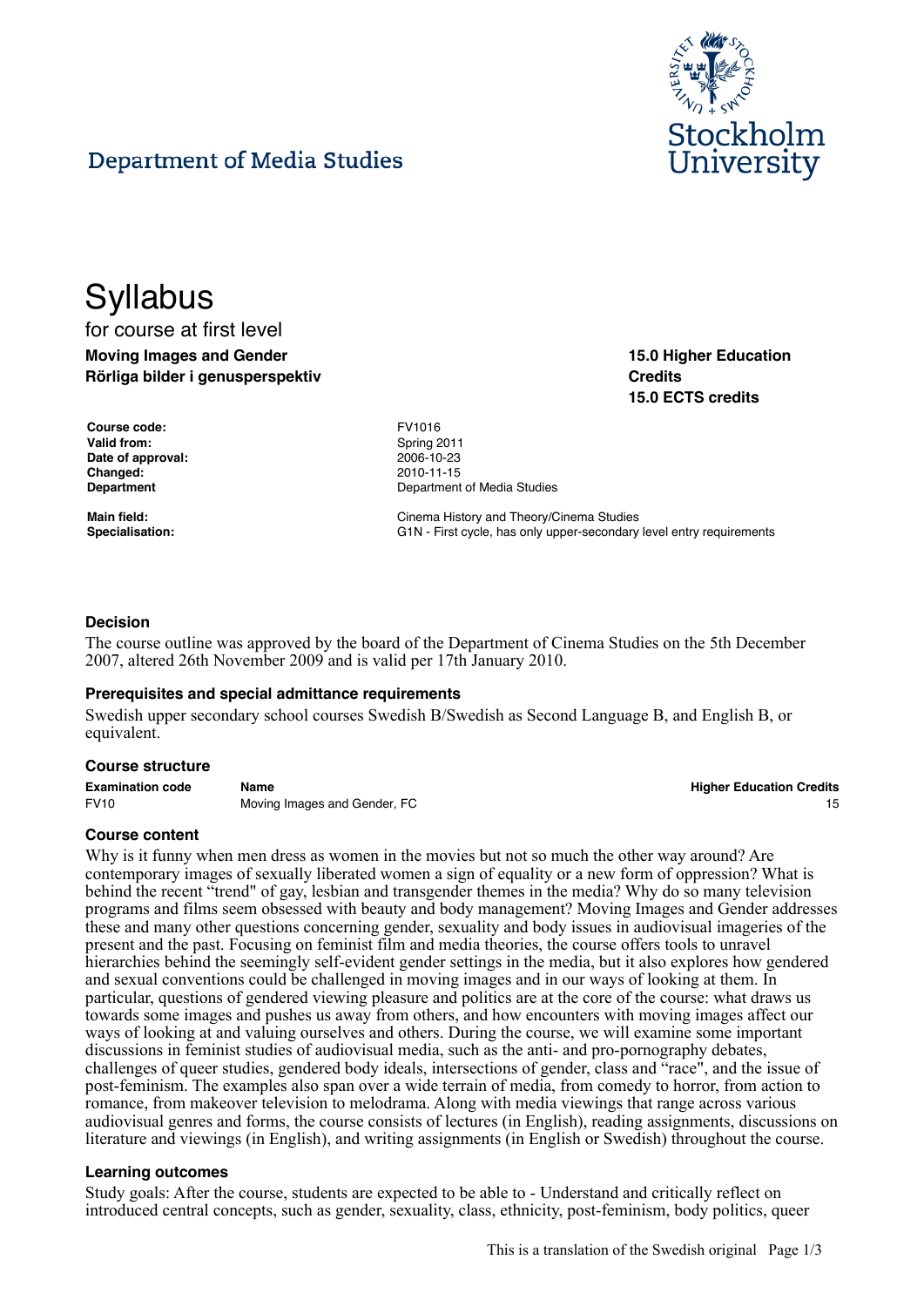cinema, and gendered spectatorship. - Describe, evaluate and participate in debates around genres or narrative forms which have been important in feminist media studies, such as pornography, soap opera/melodrama, romance, comedy, reality television, and horror. - Contextualize debates and moving image material within broader frameworks. - Apply learned concepts and approaches to independent critical analysis of gender in moving images..

# **Education**

Lectures and seminars are offered within budgetary constraints. The departmental board is responsible for the overall planning of the course and its mandatory components.

# **Forms of examination**

a. Inom ämnet filmvetenskap betraktas film-, teve- och övrigt mediematerial som visas inom kursens ram som obligatoriskt och därmed likställt med kurslitteraturen. Kursen examineras genom hemskrivning/muntlig tentamen/analysövningar eller genom en kombination av dessa. Hemskrivningar och andra skriftliga examinationsuppgifter skall författas och kunna presenteras elektroniskt. Kontroll av examinationsuppgifter kan komma att ske genom programvaran Genuine Text. Eventuellt fusk, såsom plagiat, behandlas efter anmälan från prefekt/studierektor av universitetets Disciplinnämnd. b. Betygssättningen sker enligt en sjugradig betygsskala: A = Utmärkt B = Mycket bra C = Bra D = Tillfredsställande E = Tillräckligt Fx = Otillräckligt F = Helt otillräckligt c. Kursens betygskriterier delas ut vid kursstart. d. För att få slutbetyg på hela kursen krävs lägst betyget E på samtliga moment. e. Vid underkännande gäller att studerande som fått betyget Fx eller F på ett prov har rätt att genomgå fyra ytterligare prov så länge kursen ges för att uppnå lägst betyget E. Studerande som fått lägst betyget E på prov får inte genomgå förnyat prov för högre betyg. Studerande som fått betyget Fx eller F på prov två gånger av en och samma examinator har rätt att få en annan examinator utsedd för att bestämma betyg på provet, om inte särskilda skäl talar emot det. Framställan härom ska göras till institutionsstyrelsen.

# **Interim**

When the course is no longer offered or its contents have been essentially revised, the student has the right to be examined according to this course syllabus once per semester for a three-semester period. However, the restrictions above under Forms of examinations still hold.

# **Limitations**

This course cannot be included in a Bachelor's or Masters degree together with courses taken nationally or internationally of which the contents overlap with the course.

# **Required reading**

Course literature:

Dyer, Richard. The Matter of Images. Essays on Representation. London: Routledge, 2002 (2nd edition). Chapters 3, 4, 5, 13, 14 and 15. (107 p.) Sturken, Marita & Cartwright, Lisa. Practices of Looking. An Introduction to Visual Culture. Oxford: Oxford University Press, 2001. Chapters 1–3, 6, 8/10. (180 p.) Online articles: Aaron, Michele. "Pass/fail". Screen 42:1, Spring 2001, 92–96. (5 p.) (available as E-journal) Ang, Ien, "Melodramatic Identifications: television fiction and women's fantasy". Chapter 5 in Living Room Wars. Rethinking Media Audiences for a Postmodern World. London & New York: Routledge, 1996, 85–97. books.google.com> (12 p.) Attwood, Feona. "Reading Porn: The Paradigm Shift in Pornography Research". Sexualities 5:1 (February 2002), 91–105. (14 p.) Banet-Weiser, Sarah & Portwood-Stacer, Laura. "'I just want to be me again!' Beauty pageants, reality television and post-feminism". Feminist Theory 7:2, 2006, 255–272. (19 p.) Berlant, Lauren & Warner, Michael. "Sex in Public". Critical Inquiry 24:2 (Intimacy special issue, Winter 1998), 547–566. http://www.jstor.org/stable/pdfplus/1344178.pdf> (19 p.) Bobo, Jacqueline. "Black women's responses to The Color Purple". Jump Cut, no. 33, Feb. 1988. http://www.ejumpcut.org/archive/onlinessays/JC33folder/ClPurpleBobo.html> (14 p.) Bordo, Susan. "The Body and the Reproduction of Femininity". In Unbearable Weight. Feminism, Western Culture, and the Body. Berkeley: University of California Press, 1993. Available online at books.google.com> and at http://www.unc.edu/~kbm/SOCI10Spring2004/BORDO.PDF> (18 p.) Brody, Jennifer DeVere. "The Returns of 'Cleopatra Jones'". Signs: Journal of Women in Culture and Society 25:1 (Autumn, 1999), 91–121. (30 p.) Brunsdon, Charlotte. "Pedagogies of the feminine: feminist teaching and women's genres". Screen 32:4 (Winter 1991), 364–381. (17 p.) Cahill, Madeleine A. & Norden, Martin F. "Violence, Women, and Disability in Tod Browning's Freaks and Devil Doll". Journal of Popular Film & Television 26:2 (Summer 1998), 86–94. (9 p.) Combahee River Collective. "A Black Feminist Statement", 1977. http://zinelibrary.info/files/Combahee3.pdf> (8 p.) Dyer, Richard. "Don't Look Now: The Male Pin-Up." Screen 23: 3–4 (1982), 61–73. (12 p.) Giroux, Henry A. "Private Satisfactions and Public Disorders: Fight Club, Patriarchy, and the Politics of Masculine Violence". In Public Spaces, Private Lives: Beyond the Culture of Cynicism. Boston: Roman & Littlefield, 2001. http://www.henryagiroux.com/online\_articles/fight\_club.htm> (28 p.) Imre, Anikó. "Twin Pleasures of